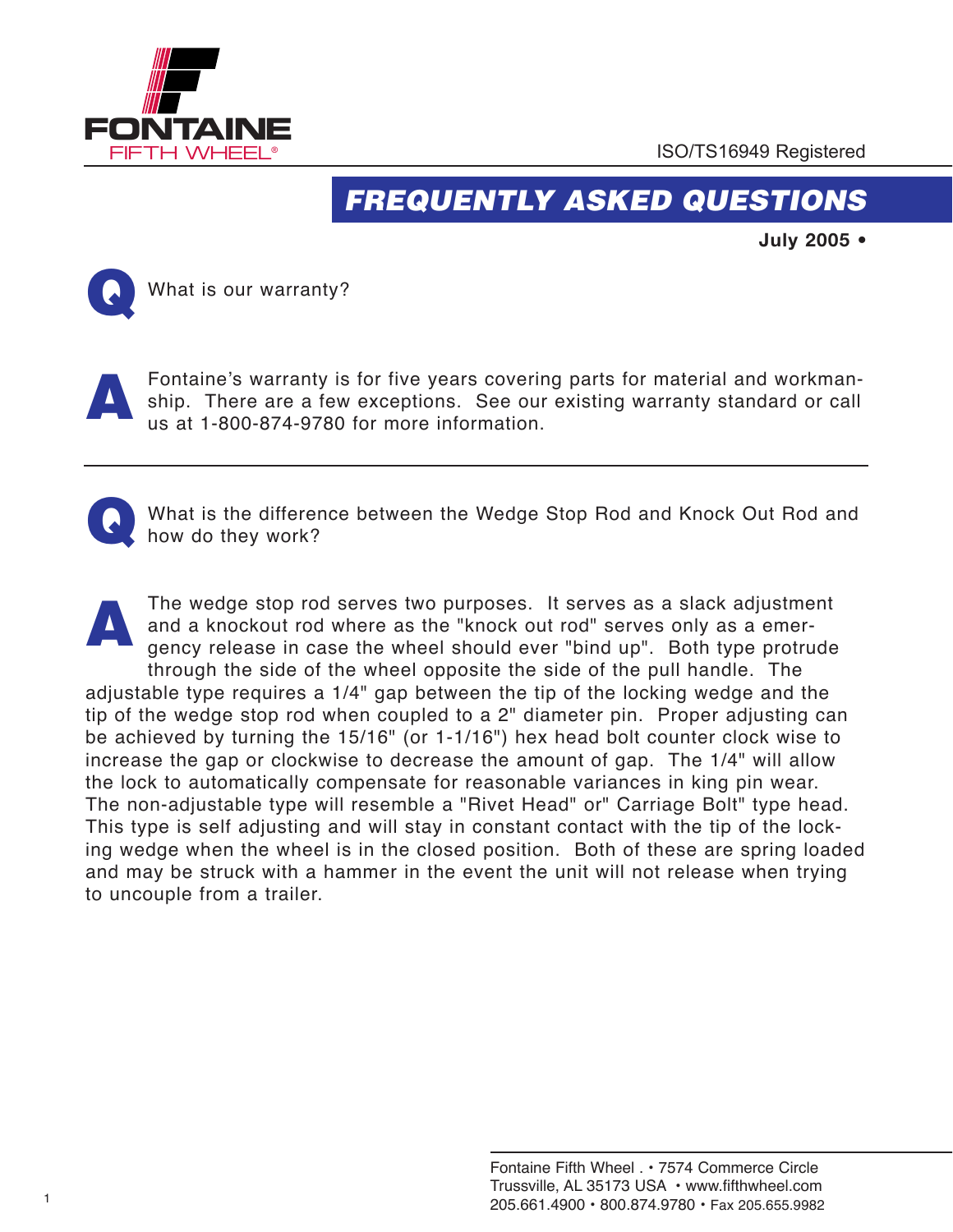

## *FREQUENTLY ASKED QUESTIONS*

**July 2005 •**



**Follow** My wheel is hard to open, what can I do to correct it?



Here are some things to help alleviate hard to open problems:

- performance and wearability. a). Make sure a pre-service lubrication has been done to the unit before going into service. The internal locking components as well as the top surface of the wheel must be well lubricated to help ensure maximum
	- b). Make sure the driver is backing tight against the trailer after setting the trailer brakes. This will reduce any tension or pressure on the locking jaw and wedge.
	- c). DO NOT dump chassis air bags before uncoupling from trailer.
	- d). Make sure the Wedge Stop Rod is properly set to the recommended gap. (See TB-012)
	- e). Make sure the truck and trailer are not in a bind or twist (No daylight between top plate and trailer plate).
	- f). Check for any lower mount obstructions or interference underneath the wheel.
	- g). Check for damage to the fifth wheel.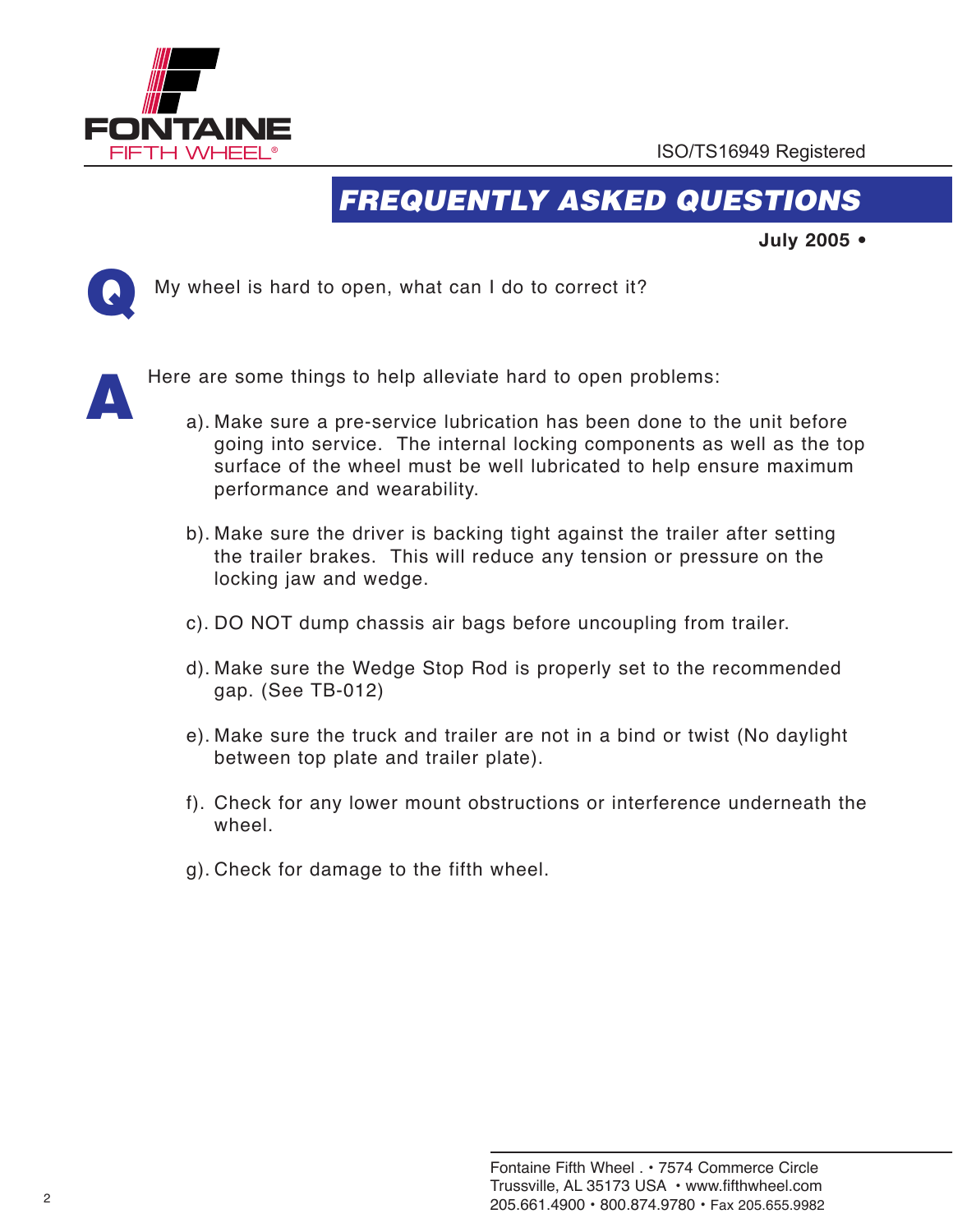

**Fourtheast Contract Contract Contract Contract Contract Contract Contract Contract Contract Contract Contract** 

## *FREQUENTLY ASKED QUESTIONS*

**July 2005 •**



**Follow** Do you have a recommended maintenance procedure and what is it?



Manufacturer recommended maintenance is at least every 90 days or 30,000 miles. All recommended practices are located in the Fifth Wheel Handbook supplied with every unit shipped or may be obtained by ordering from Fontaine.



How much vertical movement can I have between my fifth wheel plate and mounting plate?'

Up to 1/2" vertical movement is possible. This movement helps to reduce negative load stresses that can be harmful not only to the fifth wheel assembly, but to the truck frame also. This feature can only be found on Fontaine products. A



Note: Any movement beyond the specified dimension may be due to wear or other problem. Steps should be taken to determine the cause.

This dimension is to be used as a reference for service criteria only. For DOT out of service criteria, please consult the following website www.cvsa.org.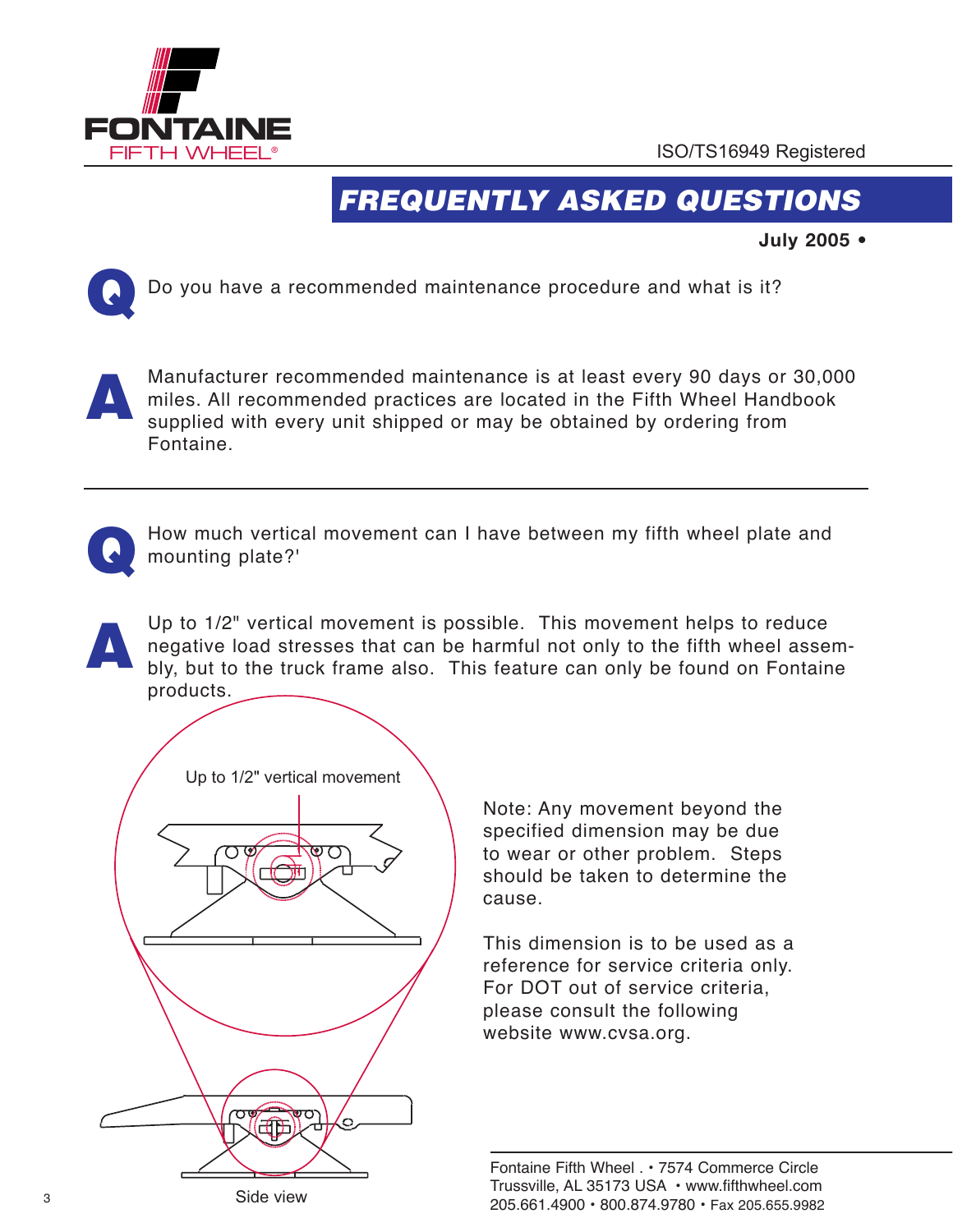

# *FREQUENTLY ASKED QUESTIONS*

**July 2005 •**

**Four much vertical movement can I have between my slide rail and slide** bracket? Q



Note: Any movement beyond the specified dimension may be due to wear or other problem. Steps should be taken to determine the cause.

This dimension is to be used as a reference for service criteria only. For DOT out of service criteria, please consult the following website www. cvsa.org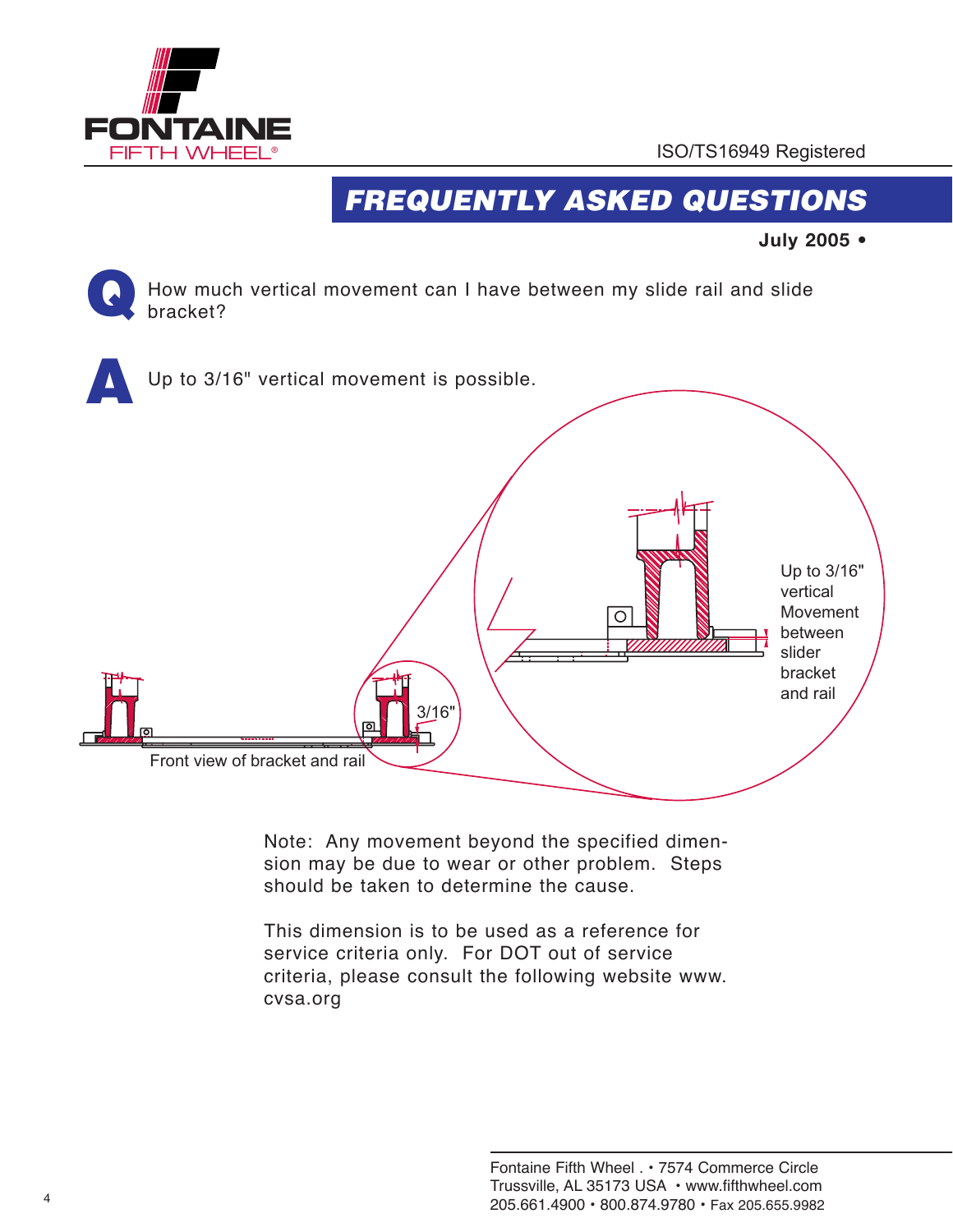**FONTAINE** FIFTH WHEEL ®

**Q** 

ISO/TS16949 Registered

## *FREQUENTLY ASKED QUESTIONS*

**July 2005 •**

**Follow** much horizontal (side to side) movement can I have between my fifth  $\left\{ \left\langle \bullet\right\rangle \right\}$  wheel plate and mounting base?

A. Up to 1/4" horizontal (side to side) movement is possible.



www.cvsa.org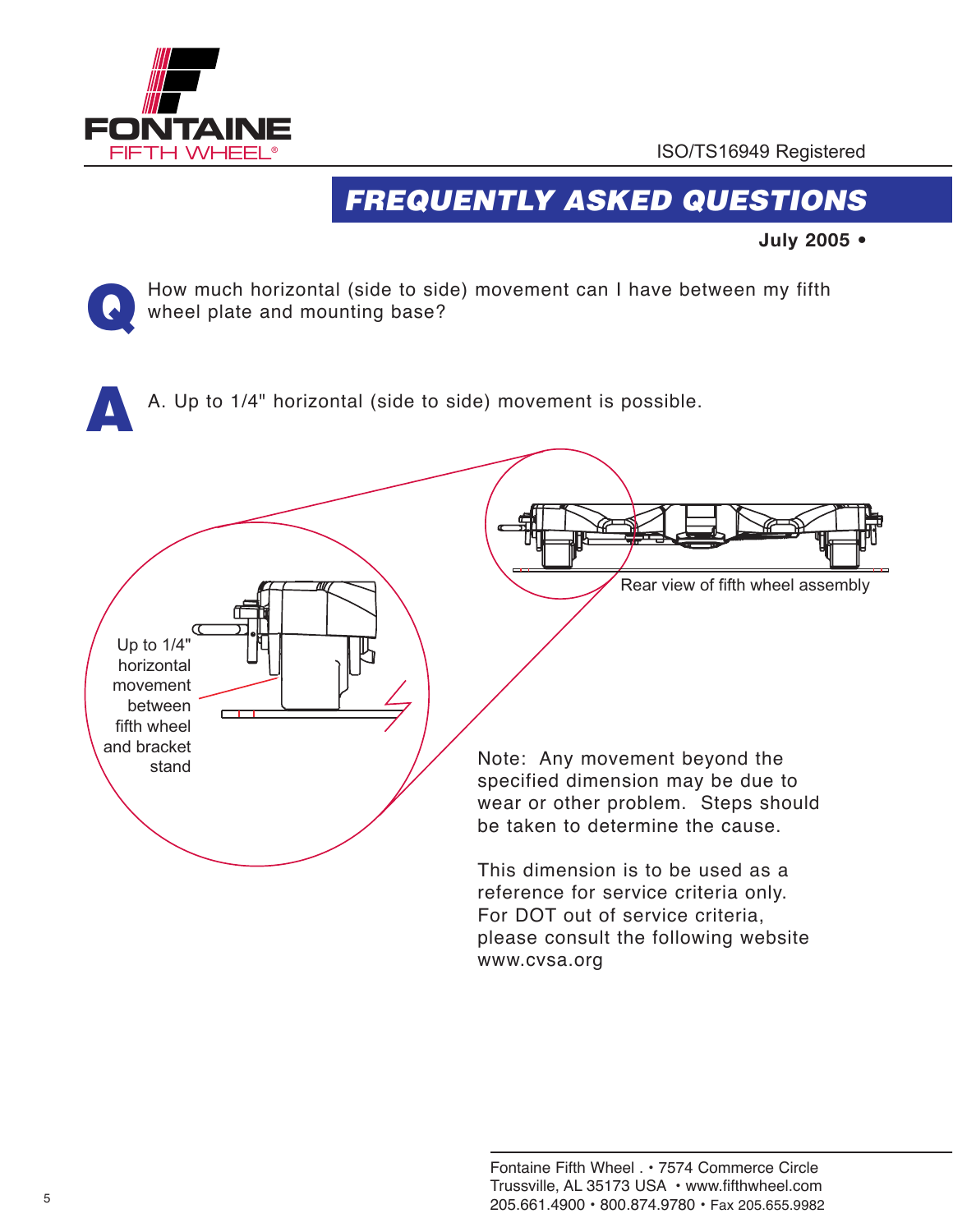

## *FREQUENTLY ASKED QUESTIONS*

**July 2005 •**

**Follow much horizontal (side to side) movement can I have between my slide rail**  $\blacksquare$  and slide bracket? Q



Up to 5/16" horizontal (side to side) movement is possible between the slide rail and slide bracket.



Note: Any movement beyond the specified dimension may be due to wear or other problem. Steps should be taken to determine the cause.

This dimension is to be used as a reference for service criteria only. For DOT out of service criteria, please consult the following website www.cvsa.org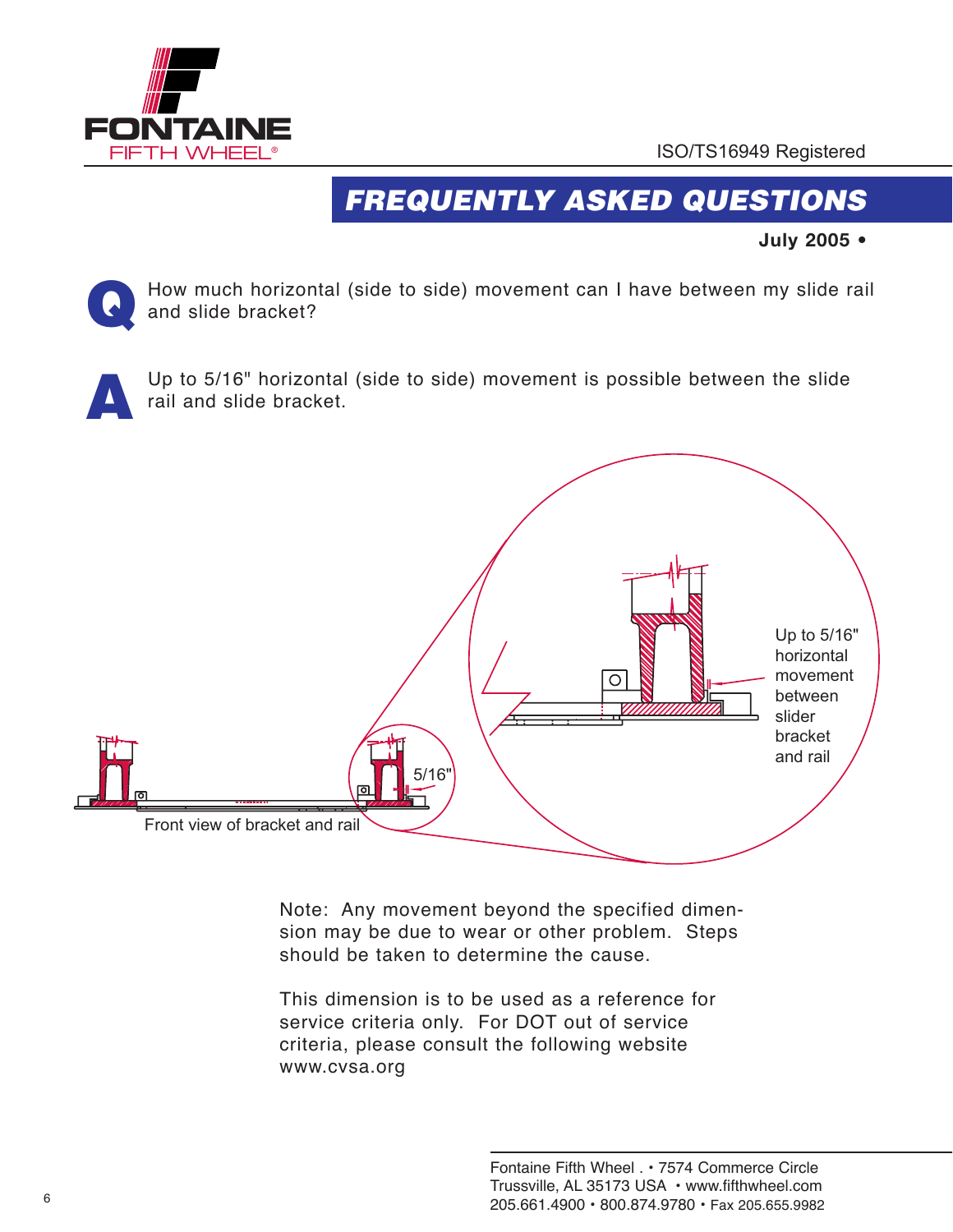

#### *FREQUENTLY ASKED QUESTIONS*

**July 2005 •**



**Foundaini** How can I tell if my wheel is fully locked?

If the wheel is a No-Slack® II (6000 or 7000 Series) the Locking jaw and wedge must be fully across the throat of the wheel. In addition, the pull handle must be within 1" of the skirt of the wheel. The pull handle should be used as a positive lock indicator. A

be fully across the throat of the wheel. In addition, the bottom section of the (2) piece pull handle should be in and down behind the triangular piece located just If the wheel is a No-Slack<sup>®</sup> (5000 or 5092 Series) the locking jaw and wedge should inside the fifth wheel skirt.

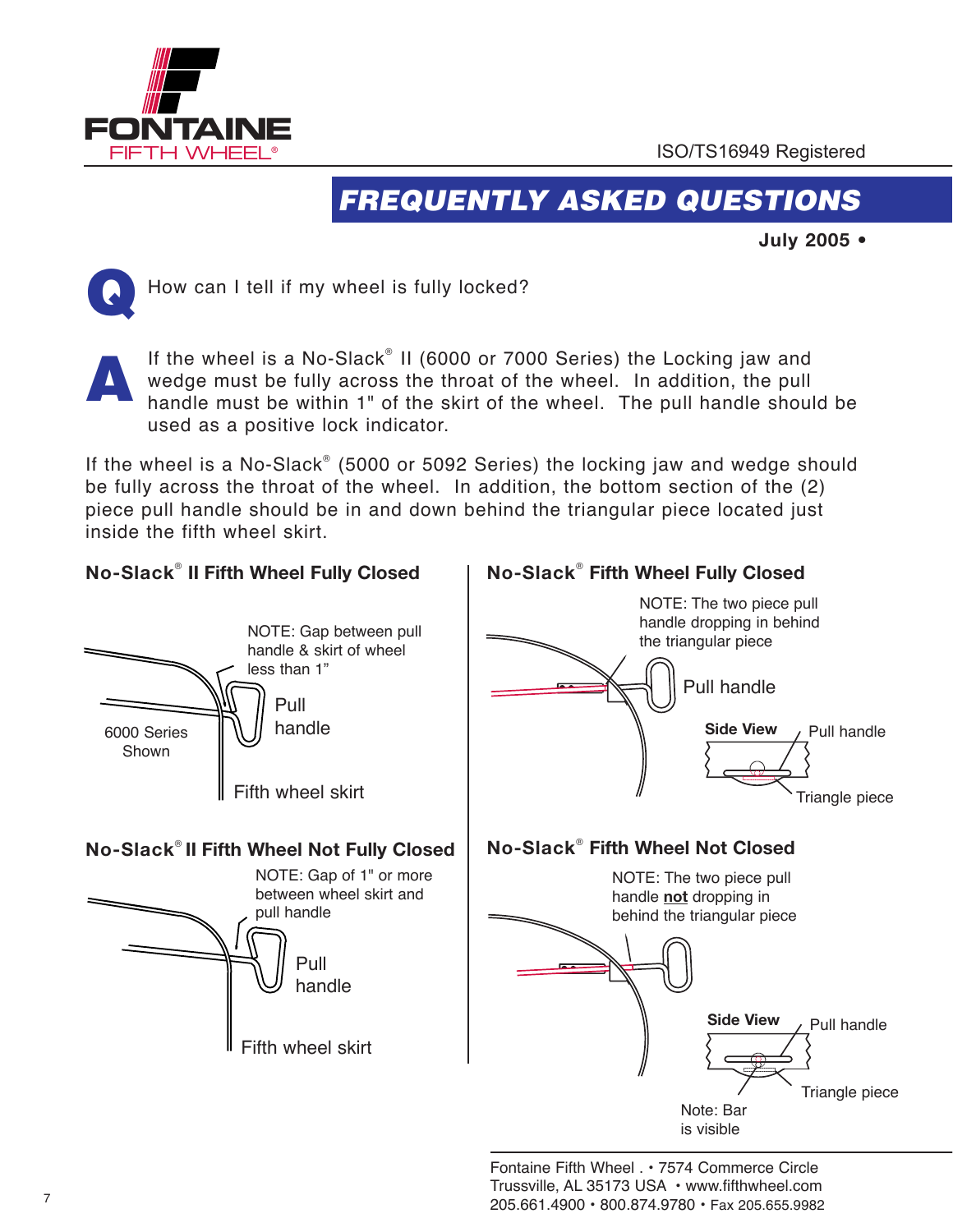

## *FREQUENTLY ASKED QUESTIONS*

**July 2005 •**



Which fifth wheel is best for my application?

A

Fontaine has an application guide that be obtained on our web site or by calling us at 1-800-874-9780.



My bracket bushings are worn out, can they be replaced under warranty?

No. Contrary to what some people may think, the bracket bushings are a wear item and therefore not warrantable. The bushings are not a structural component. They help reduce negative load stresses that can be harmful to the fifth wheel assembly and keep the bracket pins from making unnecessary noise from vibrations. A



How much wear is allowed on the bracket pins?



Any visible wear that allows the fifth wheel to exceed the 1/2" maximum vertical movement between the wheel and base stand or any apparent deformation or material separation requires the pins to be replaced.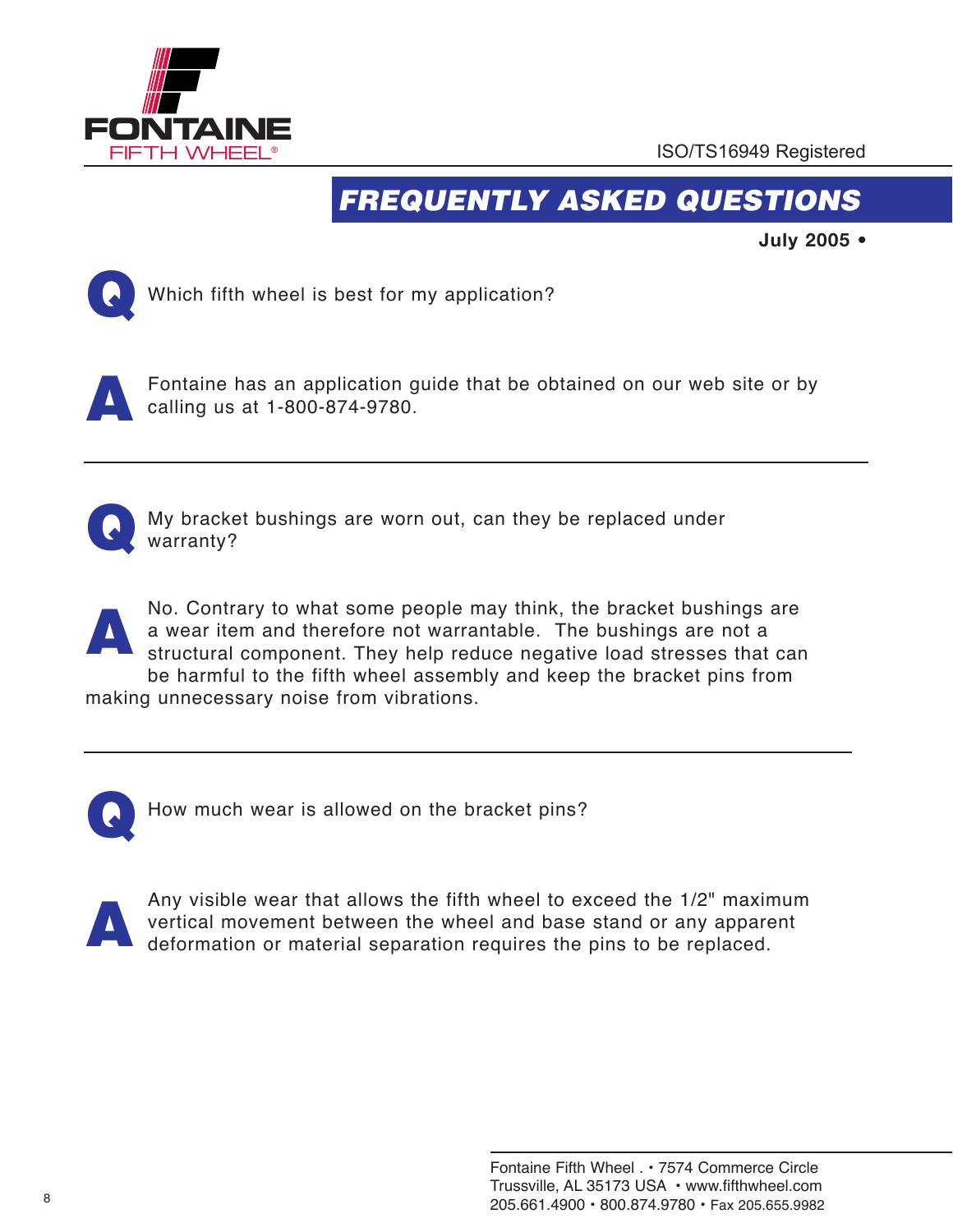

**For all the second contracts** 

ISO/TS16949 Registered

# *FREQUENTLY ASKED QUESTIONS*

**July 2005 •**



I want to change the height of my fifth wheel, how can I do so?



Changing fifth wheel height can be as simple as changing the brackets. It all depends on the type of application, style of fifth wheel and the type of existing base. These factors will determine just how high or low you can go.



Which rebuild kit do I need for the fifth wheel I have?



All No-Slack® (5000 Series) fifth wheels use a KIT-RPR-5092 All No-Slack® II (6000/7000 Series) fifth wheels use a KIT-RPR-6000 You must use L or R after the last digit in the part number to specify a left or right opening kit.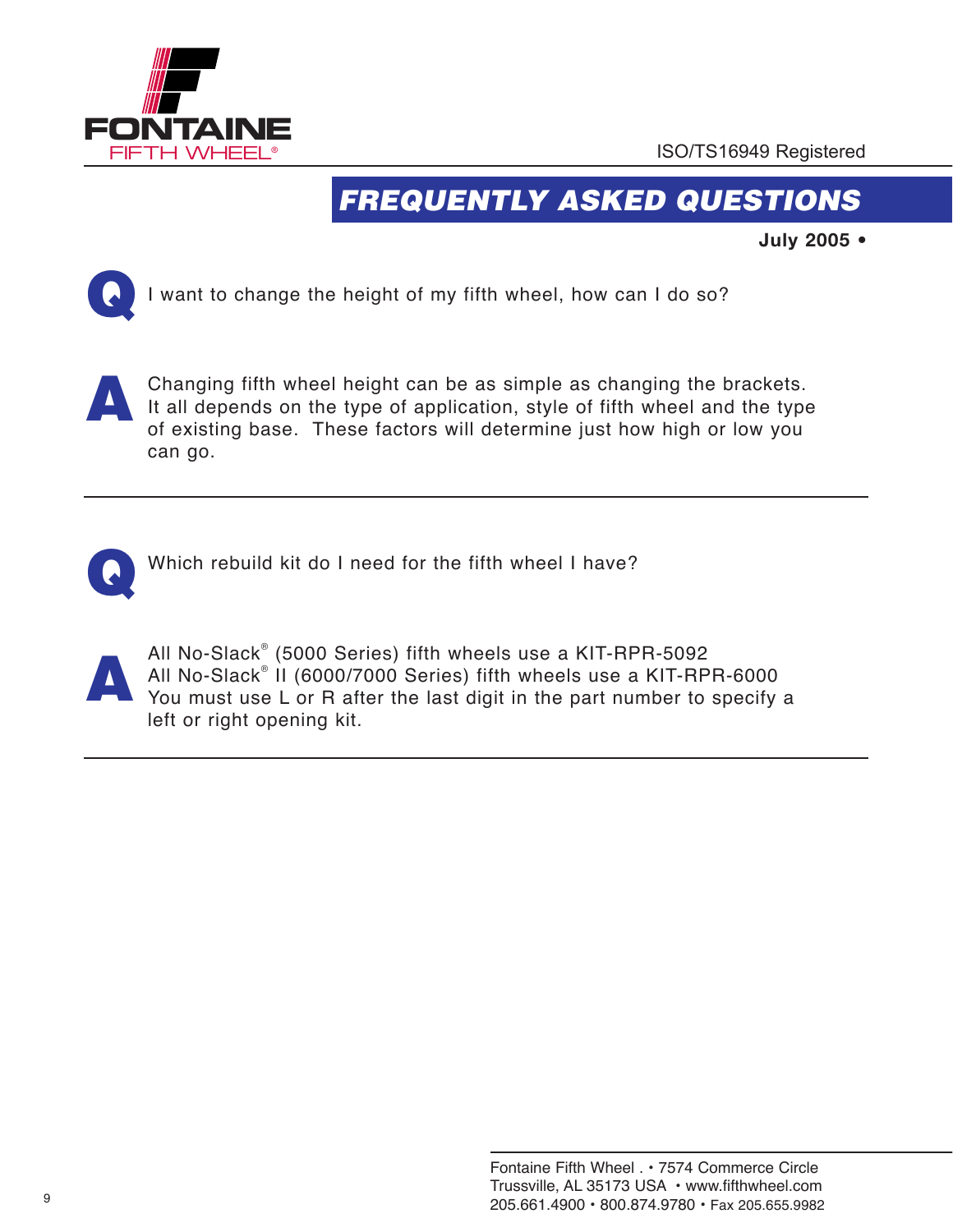

# *FREQUENTLY ASKED QUESTIONS*

**July 2005 •**



Can I use a Fon Can I use a Fontaine wheel on a Holland or ASF mount?





Is the 3000 series fifth wheel interchangeable with No-Slack® & No-Slack® II series fifth wheel mounting brackets?



No, they are not interchangeable.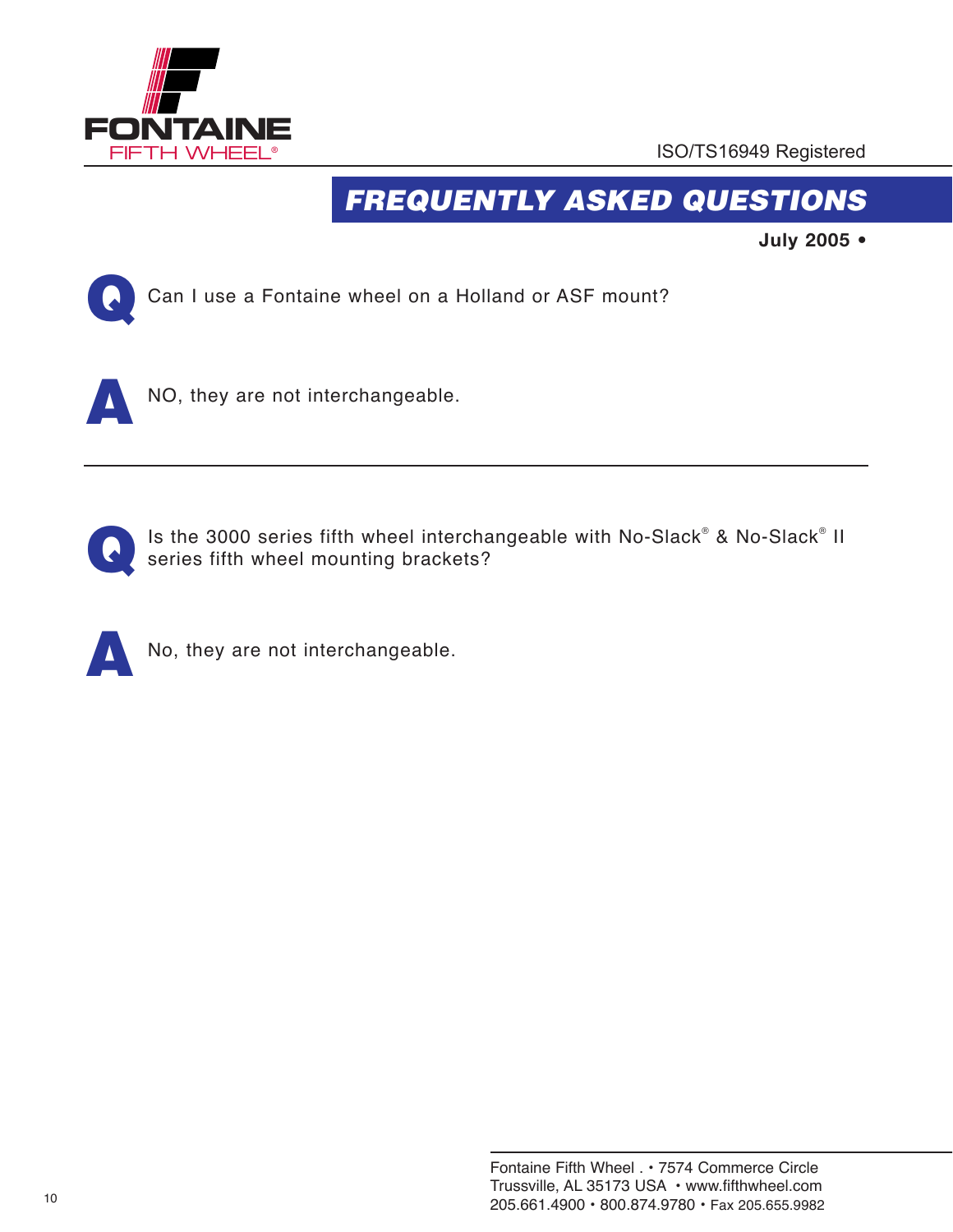

## *FREQUENTLY ASKED QUESTIONS*

**July 2005 •**



**Follow Where can I find the fifth wheel model and serial number?** 

onto the side of the right hand toe of the fifth wheel. The fifth wheel model number can be located on a rectangular tag attached to the front skirt of the fifth wheel. Some models carry an extra tag which may be found on the bottom side of the wheel located on the front or rear cross members. The serial number is etched in 1/2" digits A



® How do the primary and secondary locks work on the type of wheel I have?



The No-Slack® (5000 Series) and No-Slack® II (6000/7000 Series) model wheels carry the same primary locks. The primary lock is the jaw and wedge itself. Between the mating surfaces of the two are small serration's. The geometry of the serration's keeps the wheel from being able to come open when the wheel is in the fully closed position.

The No-Slack® carries a (2) piece pull handle in which the bottom section when fully closed will drop in and down behind a small triangular piece located just inside the skirt of the wheel. This serves as a secondary lock.

The No-Slack® II has a slightly different feature to serve as a secondary lock. A rotating latch located on the front on the operating handle serves as a positive stop which will only release when activated by the pull handle. The use of the pull handle allows the latch to rotate enough to bypass its stop and open the wheel. If the pull handle is against the skirt of the wheel after coupling the secondary latch should be engaged. ALWAYS BE SURE TO CHECK THE PRIMARY AND SECONDARY LOCKS AFTER COUPLING.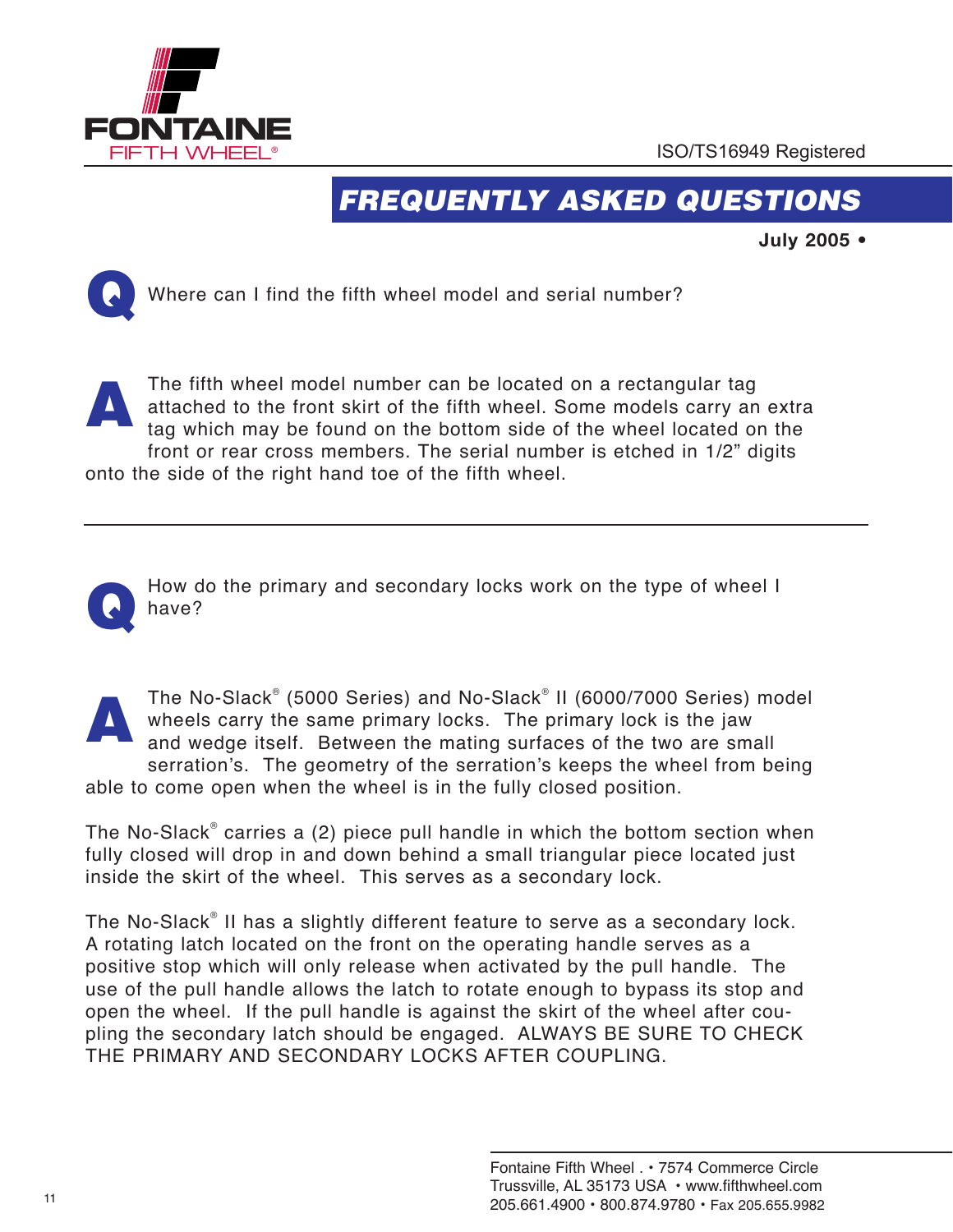

# *FREQUENTLY ASKED QUESTIONS*

**July 2005 •**



**Follow** much wear is allowed for a king pin?

diameter). Worn king pins can cause various problems. It is recommended that king pins with .080" of wear (1.920" minimum diameter) be refurbished or replaced because of the potential premature wear or damage that the wheel may incur. DOT out of service criteria is .125" (1.875" minimum **A**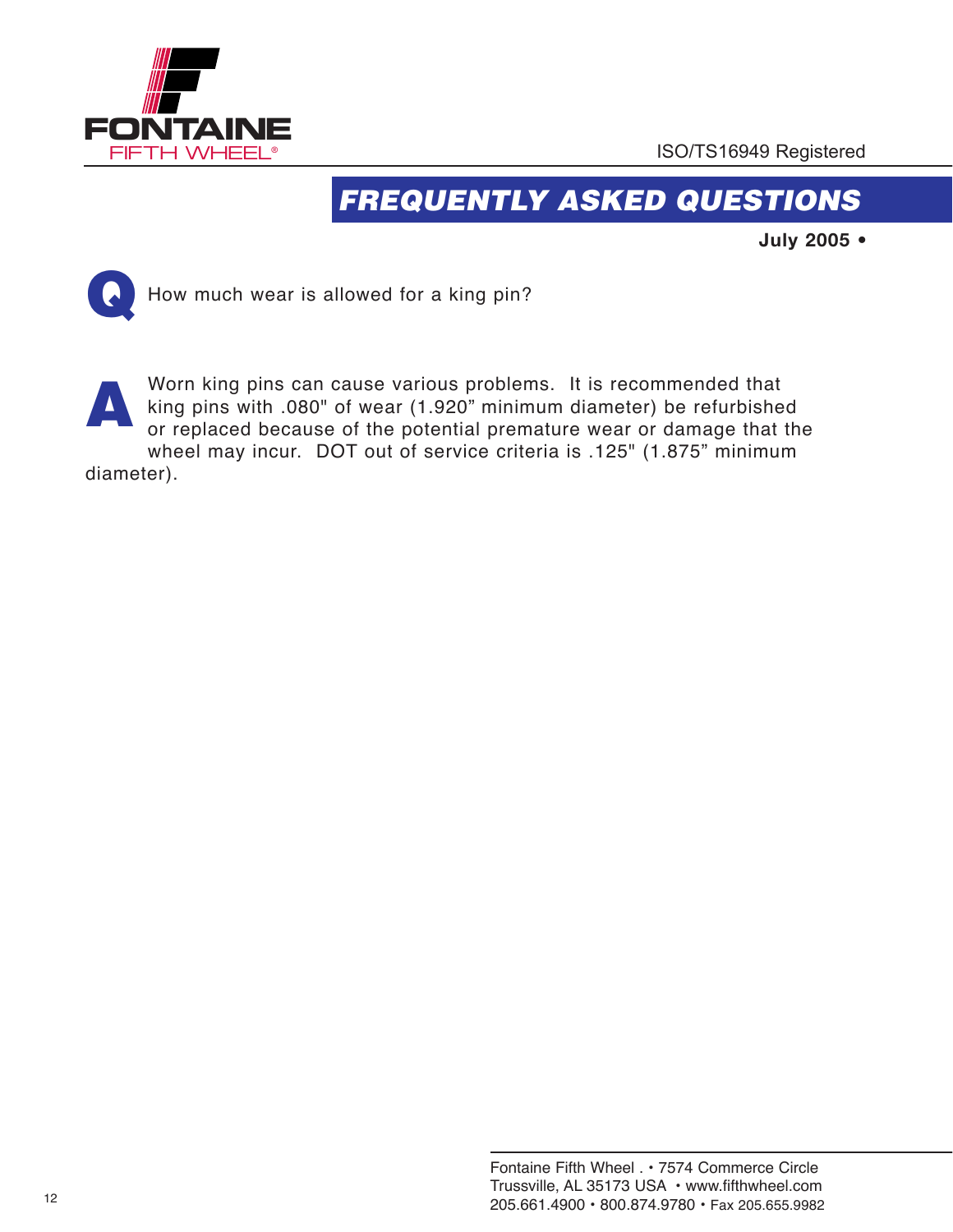

# *FREQUENTLY ASKED QUESTIONS*

**July 2005 •**



How much woar  $\left\{\left.\right\} \right\}$  How much wear is allowed in the fifth wheel bearing pocket?

If wear is evident at any point in the bearing pocket channel that does not allow lubricant to flow evenly, then steps should be taken to ensure unit is discarded. **Failure to do so will cause damage to the mounting bracket stand(s).**  A